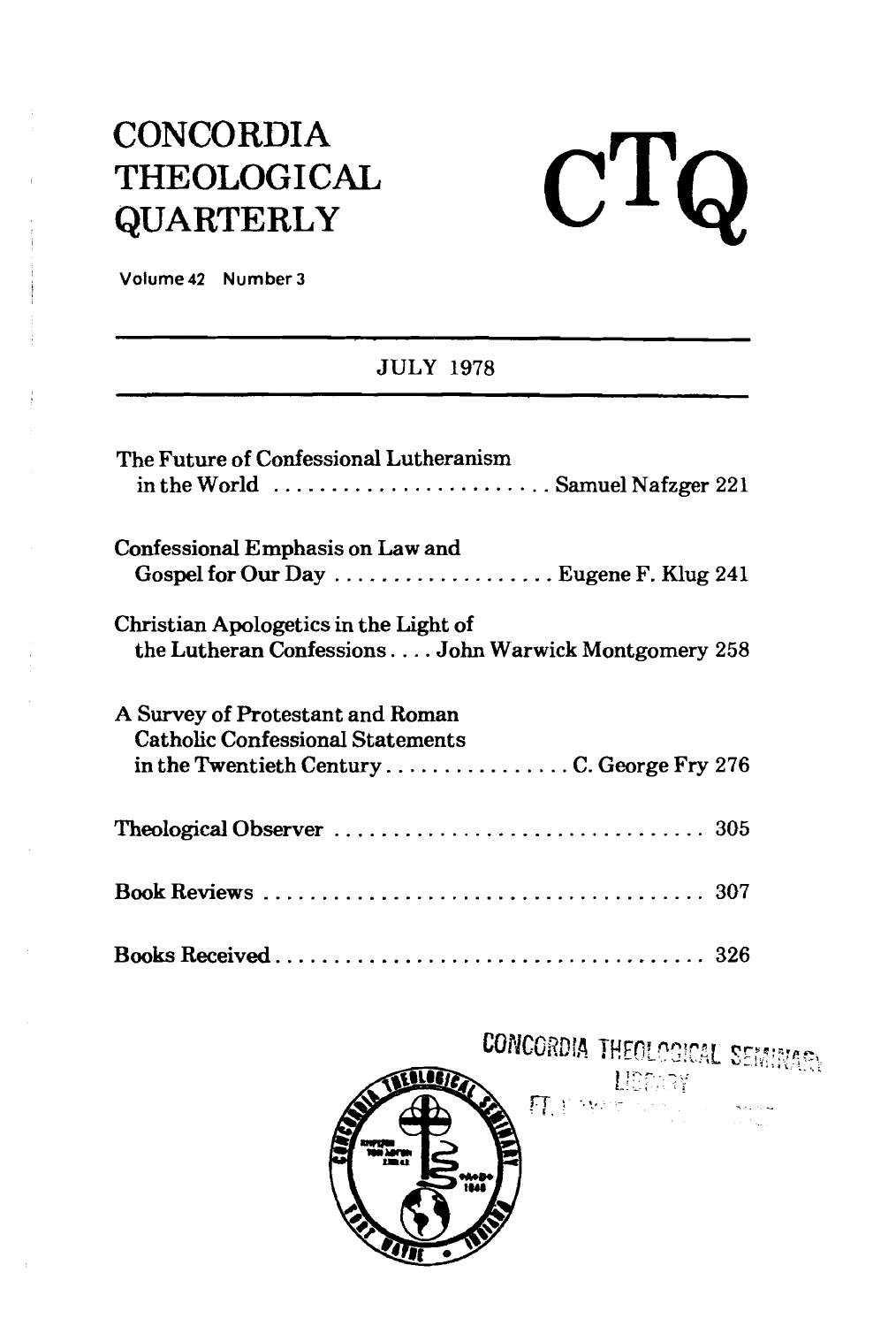## Theological Observer

The recently proffered report of the "Special Hymnal Review Committee" (SHRC) indicates that further work **is** required to **reach** acceptable liturgical **goals.** On the one hand, every **Page** of the critique **makes** it clear that **the**  members of the Committee do not really like the new *Lutheran Book of Worship* (LBW). Yet the nature and scope of the critique appear to indicate that evidently the Committee members believe that, even though the LBW is not *quite* what we had in mind, it **certainly** is on the right track- and given **a**  number of specific deletions and insertions the Lutheran Church -Missouri Synod can and will have something very much like the LWB in short order! The reviewer assumes that this is what the Committee members are **saying,** for the only obvious alternatives would have been for **them** to state clearly either that **(1)** the whole project **must** be junked (what **has been**  produced is not at **all** what we **have** had in mind); or (2) we really do not like the LBW but given the material and **financial** investment, we have no alternative but to make some superficial correctiom to a production which **ie**  fundamentally unsound. Since the members of SHRC make neither of these statements, we must in charity assume that they **are** fundamentally in sympathy with the *LBW.* 

**This** writer remaina unimpressed by either **the** forthcoming *LBW* (in both the corrected and uncorrected versions) or the superficial and yet overly specific and detailed critique offered by the **Review** Committee. The foundation of a valuable and valid criticism of the LBW really ought to **begin** with an examination and evaluation of the destination sought and the goal proposed. What, after all, have our **liturgical** commiseions been up to **all** this time? Independent scholars and commissions in past ages proposed two rather clearly defined **goals** of new **books** of Lutheran worship: (1) to salvage and reclaim the heritage of a rich liturgical tradition in Evangelical Lutheranism, and (2) to present the congregations with reasonably workable documents for public worship and private devotion. (The *Common Seruice Book* of 1888, for instance, gives evidence of **the** thhking of those who "retrieved" our Common Service for **us.)** 

Until well **into** the seventeenth century, Lutheran Christianity **seems** to have understood herself to be standing within what might be called the "catholic" worship tradition. Excepting where the inroads of Reformed influences were already evident, no narrow dogmaticism **was** permitted **tn** deprive Lutheran congregations of rich and **meaningful** worship forms, ceremonial, or **hymnody.**  Lutheran theologians mnde no attempt to **proscribe** or prohiiit the singing of the Stabat Mater (so abhored by SHRC) or the Lauda Sion Salvatorem (written by Thomas Aquinas for Corpus Christi Day). In point of fact, Lutheran theologians warmly commended these **and** other medieval and even post-Reformation **hymns** from non-Lutheran **sources.** An examhation of Calvoer's monumental *Riftcalis Eccfesiastica* **(Jeaa,** 1704) and older Lutheran hymnals from Germany and Scandinavia **bear** eloquent witness to a warmly catholic evangelicalism. Nor did our theologians narrowly insist upon a specific biblical warrant for every poetic or **ceremonial** allusion, for they **understood**  that only what mitigates, obliterates, and obfuscates the *tenor* of Scripture must be eliminated. The requirement of specific and particular biblical warrant for words and actions **was well** understood **as** a requirement **peculiar to**  Reformed theologians, **rulers,** and congregations, and an evidence of Calvinistic chauvinism.

Neither the compilers of the **LB** W nor **the** members of SHRC **seem** to **share**  the Lutheran mentality of catholic evangelicalism. In fact, those who think in such terms today might well expect to be analysed and diagnosed as suffering from an obscure and harmful syndrome which renders them theologically